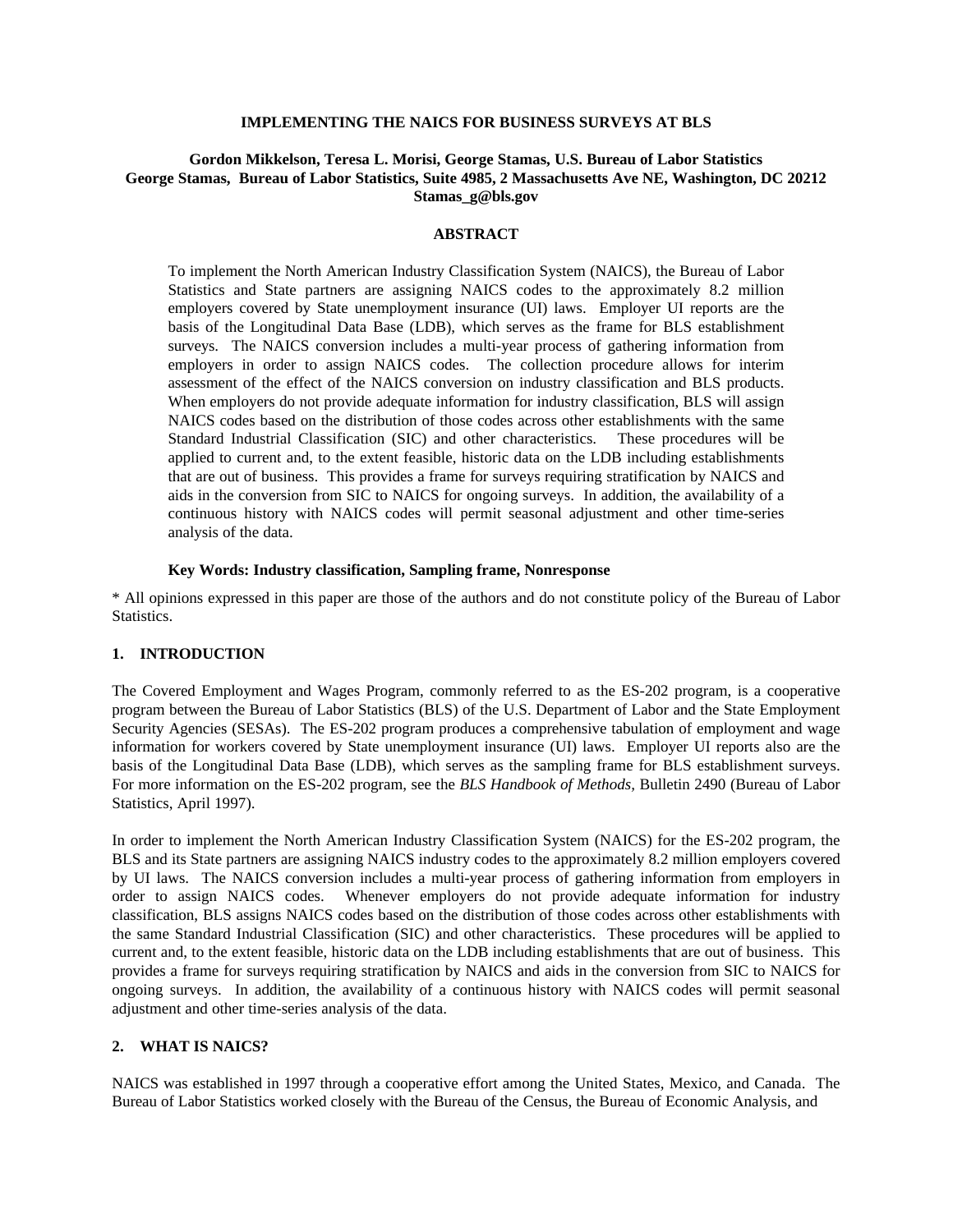other U.S. statistical agencies to achieve the goal of developing NAICS. NAICS replaces the SIC (Standard Industrial Classification) system that has been in place since the 1930s and was last revised in 1987 (NAICS, 1998).

NAICS was developed based on the economic concept that establishments should be grouped together according to similar production processes. This coding system focuses on the identification of new and emerging industries and high technology industries, and provides increased detail in the services sector over what was available under the SIC system. It uses a six-digit classification system that generally provides three-country comparability at the fivedigit level. Under NAICS, the highest level of aggregation is the sector, of which there are 21. This compares to the 10 divisions available under the SIC system. NAICS includes nine new service sector aggregations that were not found under the SIC system. For additional information concerning the NAICS coding system, see Ambler (1998) and Murphy (1998).

# **3. OTHER CHANGES WITH NAICS**

The treatment of auxiliaries will change under NAICS. Auxiliaries are worksites within a company that primarily serve other establishments within the same company (examples are warehouses or corporate offices). Under NAICS, auxiliary units will carry the NAICS code for their primary activity, while under SIC, auxiliary units were classified according to the primary activity of the company they served. BLS is conducting a special survey in fiscal year (FY) 2000, in order to verify auxiliary status and assign NAICS codes to auxiliary units reflecting that status. Non-auxiliary units will be automatically assigned a code that matches their NAICS code. The success of the survey on auxiliaries will be especially important, because ES-202 data under NAICS will be tabulated and published using the NAICS treatment of auxiliaries.

A revision to NAICS 1997 is on the way -- NAICS 2002. The three countries are currently working on proposed changes to the construction and wholesale trade sectors, because agreements were not reached on these two sectors during NAICS 1997. In addition, changes are planned within the Information and Retail Trade sectors in order to better capture Internet-related activities.

The task for BLS and its State partners is to assign NAICS codes to the 8.2 million business establishments in the ES-202 program. At the same time, the ES-202 program will verify SIC codes (and assign SIC codes to new units) in order to create linkages between the two industry classification systems. BLS plans to implement NAICS over a four-year period. By the end of FY 2001, all establishments in the ES-202 program will be assigned NAICS 2002 codes. The first step in assigning NAICS codes will be to contact the employer directly, as described in the next section. Those units that do not receive NAICS codes through this process (i.e., nonrespondents) will be assigned one by an imputation process developed by BLS (described later in this paper). BLS will incorporate NAICS 2002 changes, using the NAICS treatment of auxiliaries, with the first publication of ES-202 data under NAICS. This will be published in 2002, for reference year 2001. This schedule will ease the burden on data users by providing a single change in coding structure from the 1987 SIC to NAICS 2002.

# **4. ASSIGNING NAICS CODES BY CONTACTING THE EMPLOYER**

# **4.1 The Refiling Process**

The ES-202 program updates classification codes using a process known as "refiling," in which the employer receives a form from their State Employment Security Agency (SESA). The employer will verify or update the information contained there, including the primary business activity of the establishment. The form will ask the employer to select an appropriate NAICS-based industry description for the establishment. The SESA will then assign a NAICS code based on this response. Some SIC and NAICS code combinations will be direct matches, that is, the SIC code is associated with only one NAICS code. Split combinations, or non-directs, occur when the SIC code maps to more than one NAICS code. During the refiling process, BLS targeted directs and non-directs, as well as records that had no NAICS code, an unclassified NAICS code, or an invalid one. During the last year of implementation, BLS will refile establishments affected by changes in NAICS 2002. Details are as follows: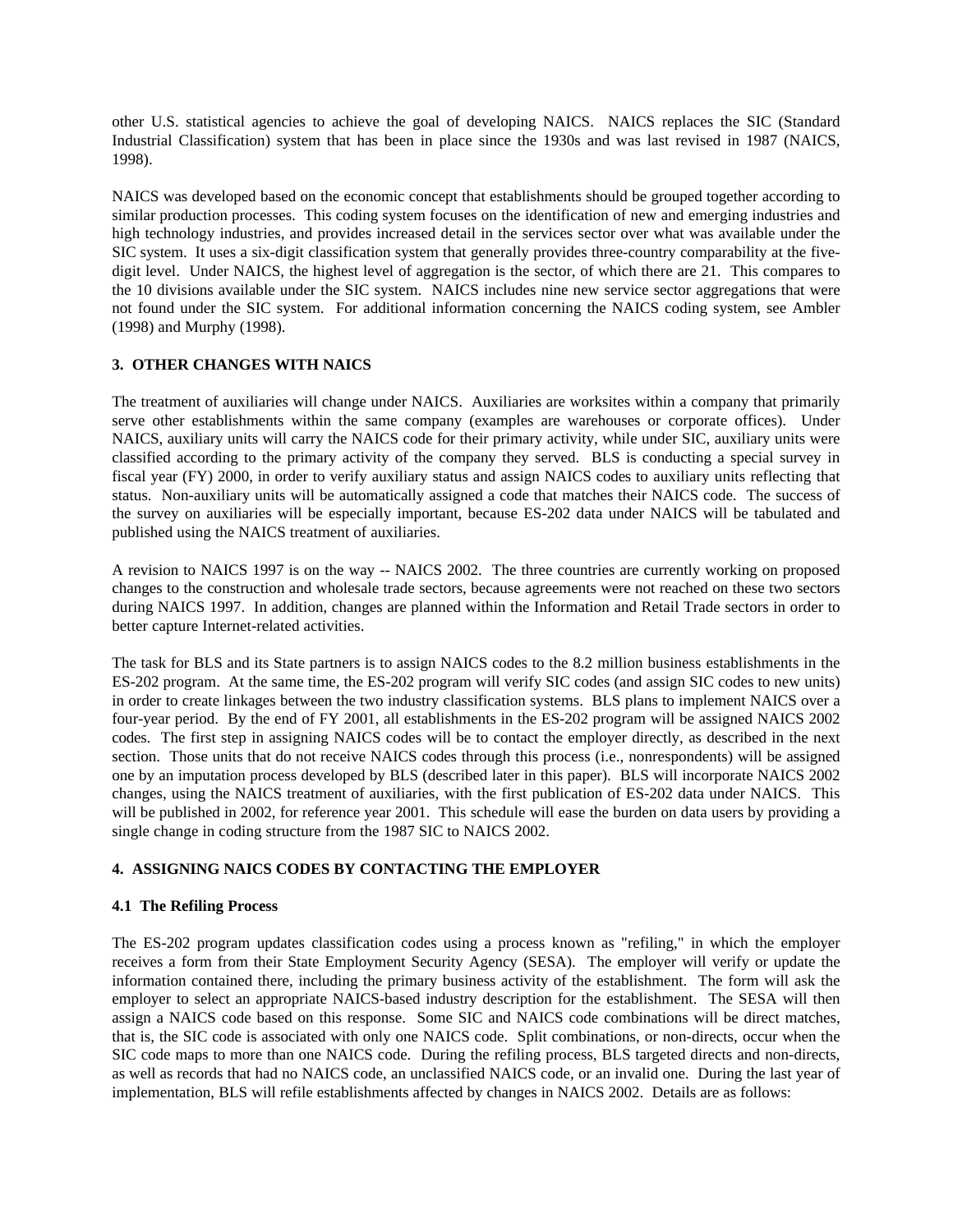- FY 1998 Establishments in direct industries were automatically assigned a NAICS code by a computer program. This affected approximately one-half of establishments in the ES-202 program. The direct match program is run periodically to assign codes to any records that have direct match SICs but no NAICS code.
- FY 1999 All units with employment greater than or equal to 50 (including directs recoded in FY 1998) were selected to receive a refiling form as well as units that had SIC 9999 (Unclassified), or SIC 9621, (Regulation and Administration of Transportation Programs). Records collected by the BLS EDI (Electronic Data Interchange) center were also refiled. Finally, a random sample of the UI accounts with less than 50 employees and worksites with SICs that could not be directly matched to one NAICS code were refiled.
- FY 2000 Selected during this fiscal year were units that lacked a NAICS code, had an unclassified NAICS (NAICS 999999) or had an invalid NAICS code. A survey is being done in FY 2000 in order to verify the auxiliary status of auxiliary units and to assign a corresponding NAICS code.
- FY 2001 Included in this year's refiling will be those SICs impacted by the NAICS 2002 revision.

#### **4.2 Response rates**

The success of the revision from SIC to NAICS requires that BLS and its State partners work diligently to ensure accuracy and completeness in the conversion to NAICS codes. To meet this objective, States pursue a goal of achieving usable response rates of at least 90 percent, in both units and employment, during each year's refiling cycle. Usable responses are those that receive a NAICS code through the refiling process. Establishments receive up to three non-response follow-up mailings. By December 1999, 72 percent of records in the ES-202 program had received NAICS codes from the refiling process; in terms of employment, 84 percent had been assigned NAICS codes. See industry details in the adjacent table. For the remainder of units that do not receive NAICS codes from the refiling process, BLS

| Division                         | Percent of<br>Records<br>Coded | Percent of<br>Employment<br>Coded |
|----------------------------------|--------------------------------|-----------------------------------|
| Agriculture, forestry, fishing   | 86.8                           | 85.5                              |
| Mining                           | 94.6                           | 98.0                              |
| Construction                     | 88.8                           | 90.1                              |
| Manufacturing, durable           | 71.2                           | 86.9                              |
| Manufacturing, nondurable        | 67.7                           | 86.7                              |
| Transportation, public utilities | 59.9                           | 79.4                              |
| Wholesale trade                  | 63.0                           | 73.7                              |
| Retail trade                     | 69.0                           | 80.3                              |
| Finance, insurance, real estate  | 62.1                           | 73.7                              |
| Services                         | 72.7                           | 85.5                              |
| Government                       | 97.7                           | 98.0                              |
| <b>Total with NAICS</b>          | 71.9                           | 84.0                              |
|                                  |                                |                                   |

will assign NAICS codes through an imputation process as described later in this paper.

# **5. ESTIMATION WITH FIRST QUARTER 1999**

Most establishment surveys that BLS conducts use historical time series data in order to evaluate current economic activity. The implementation of a new industry coding system has a significant impact on the continuity and value of these time series. Because the assignment of NAICS codes is phased in over a four year period, BLS programs that maintain time series need to be able to estimate the movement of economic activities between the SIC and NAICS codes before all of the establishments have been assigned NAICS codes.

For purposes of estimation, the records are divided into three types: direct matches, certainty records, and sample records. Each of these is handled separately during the estimation process. For the purpose of calculating weights used for estimation, UI accounts were stratified by state, 4-digit SIC, and employment size class.

#### **5.1 Direct Matches**

The direct matches are records that have only one NAICS code associated with the SIC code for that record. Included are single worksite accounts with an average monthly employment (AME) of 50 or less, and multiple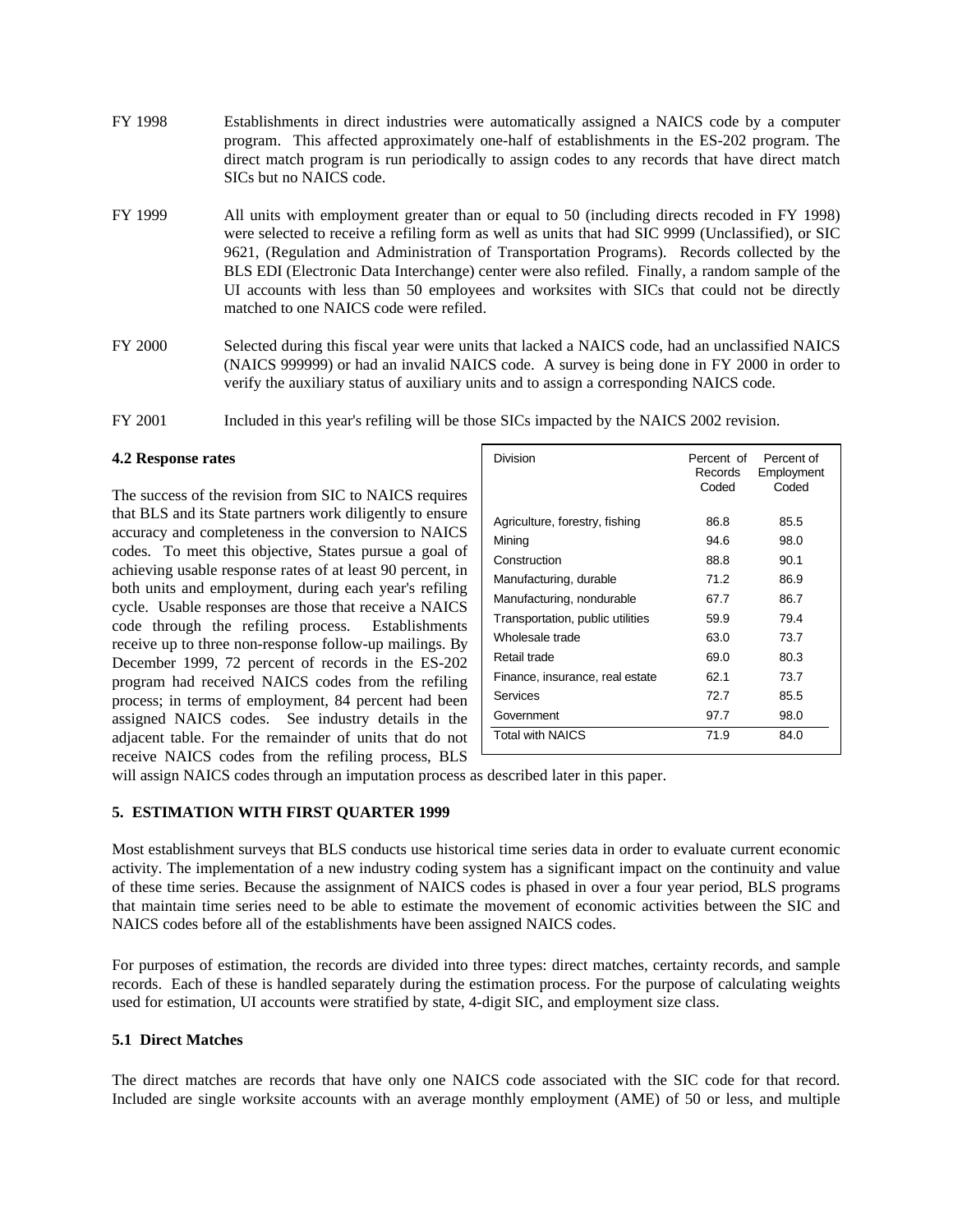worksite accounts with all worksites in direct SICs and a total AME of 50 or less. In the estimation process, these records receive a final weight of 1.000, and a non-response adjustment is not needed.

There is no accounting for out-of-business UI accounts although some proportion would fall into this category. Since these are small UI accounts, out-of-business units could be a substantial part of this category. This may lead to an overestimation of the number of units and employment.

There is also no accounting for movement of these direct units into non-direct NAICS codes or into other direct NAICS codes among these small employers. For example, all units in SIC 0112 would be coded to NAICS code 111160. They cannot be classified into NAICS codes like 111140 or any of the other non-direct NAICS codes like 111150. Therefore, the number of units and employment for direct NAICS codes would be overstated while for non-direct NAICS codes it would be understated.

#### **5.2 Certainty Records and Sampled Records**

We designated UI accounts with AME of at least 50 as "Certainty" and selected 100 percent. We randomly selected about one-half of the UI accounts consisting of single records in split SICs with an AME of less than 50, and multi-unit accounts that have at least one sub-unit in a split SIC, and an AME of less than 50. We called these "Sampled." Each of these groups of UI accounts, Certainty and Sampled, was stratified across 4-digit SIC and size class.

Within each stratum, we calculated sampling weights, *N/s*, where *N* is the number of UI accounts in a stratum and *s* is the number of accounts selected for refiling. The weight was generally 1.000 for certainty strata and about 2.000 for sampled strata. The non-response adjustment factor is *s/r*, where *s* is the number of UI accounts that were selected and *r* is the number of UI accounts that responded including out-of-business UI accounts. In the absence of any other information, the assumption is made that the distribution of non-respondents is the same as that of respondents.

For multi-establishment UI accounts, a partial response is considered a respondent. For these UI accounts, a weight adjustment is done to account for the non-responding sub-units. This adjustment, *p*, is the ratio of the sum of employment across all reporting units in the account divided by the sum of employment across all of those with NAICS codes. In addition, for multi-establishment accounts, all sub-units have to be outof-business for the account to be classified as out-of-business. The final weight is equal to the sampling weight times non-response adjustment times the partial adjustment,  $(N/r) * p$ , and is assigned to each sub-unit of a UI account. Estimates were calculated by summing data of appropriate establishments to aggregated levels. Essentially, the formulas in the box

$$
\hat{N} = \sum_{i} fwt_i
$$
  
\n
$$
E\hat{M}P = \sum_{i} (fwt_i)(EMP_i)
$$
  
\n
$$
Wa\hat{g}es = \sum_{i} (fwt_i)(Wages_i)
$$

were used. *fwt<sub>i</sub>* are the final weights and the summation is across all reporting units in any group of interest. Ratio tables that show the distribution of units, employment, and wages from each SIC across the NAICS codes associated with the SICs were also produced.

### **6. IMPUTING NAICS CODES WHERE THEY ARE MISSING**

 $\overline{a}$ 

We need NAICS codes assigned to every record in the database for sampling on a NAICS code basis and for aggregating records to publish summaries and other statistics. We will apply an imputation procedure, state by state, to assign NAICS, NAICS corresponding to auxiliary status, and NAICS 2002 codes where they are missing on the 2000 and 2001 files.<sup>1</sup> For an overview of imputation procedures, see Kalton and Kasprzyk (1982).

<sup>&</sup>lt;sup>1</sup> In order to approximate the distribution of NAICS codes across records with reported SIC and NAICS codes, the Bureau of the Census used a random assignment process. This process used digits from the Employer Identification Number (EIN) from each record missing a NAICS as random numbers. They established ranges for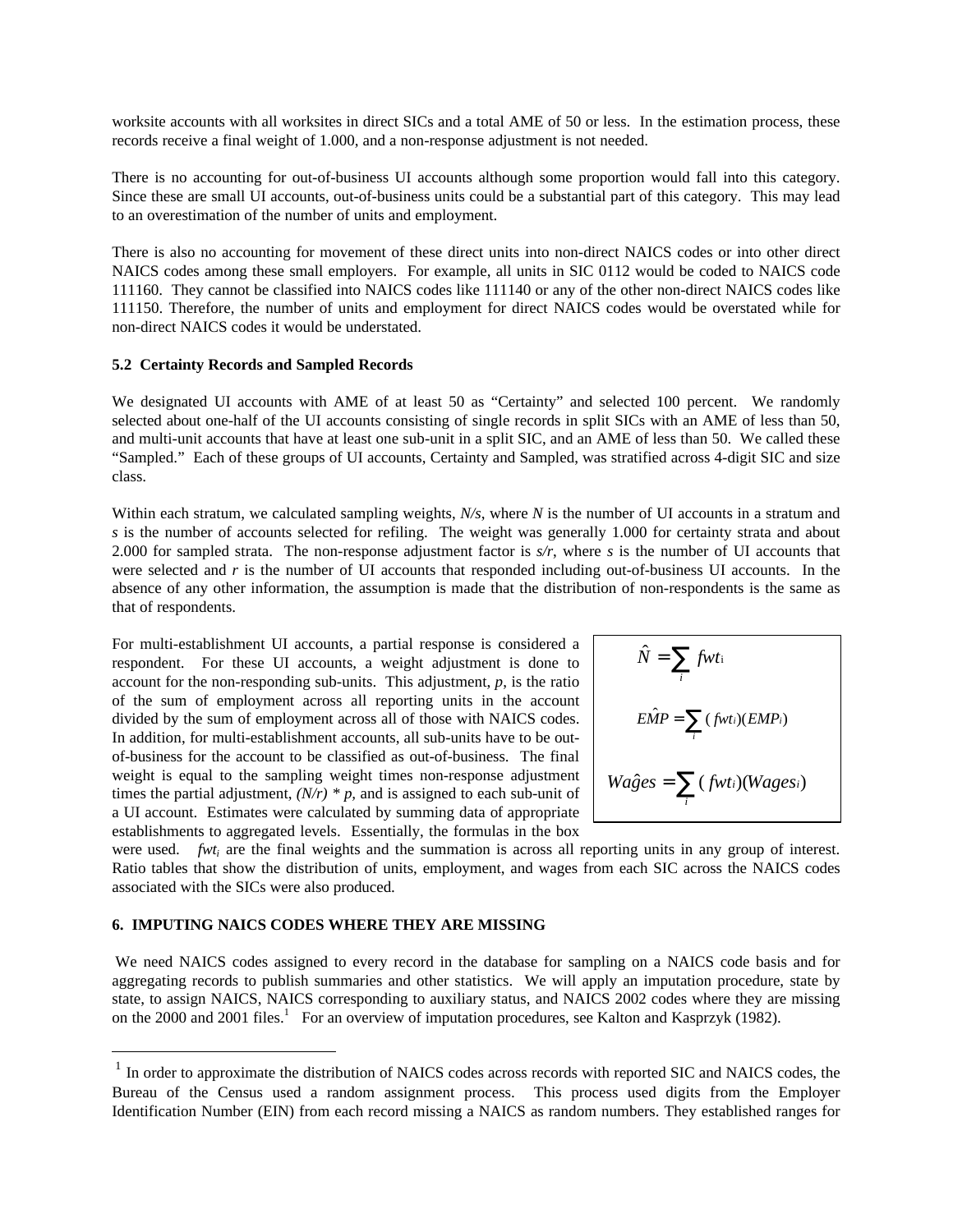Our imputation of NAICS 1997 in the summer of 2000 and NAICS 2002 in the summer of 2001 will use a nearest neighbor procedure. First, we will assign NAICS codes automatically to records with direct match SICs. Then we will apply an imputation procedure to assign NAICS codes to any records that remain without them. This nearest neighbor procedure will choose a donor record with the closest average employment from among those records with the same SIC and a state-assigned NAICS code. Ties among donors will be broken with a random assignment process. The process is based on the assumption that among records with the same 4-digit SIC, employment is a significant explanatory variable when determining NAICS assignment. The algorithm will be applied first to records from UI accounts with multiple worksites reported, and then to any remaining records without NAICS codes. Before imputing codes, the files will be edited for invalid SIC/NAICS conditions. Records that do not pass this edit will not be used in the imputation process and will be forwarded to the states for correction.

Occasionally, none of the records for a given SIC will have a state-assigned NAICS. In these cases, the procedure will go to a national summary file, with records of observed SIC and NAICS combinations, and will choose a donor record with the closest average employment from among those with the same SIC, and assign that NAICS code.

The first type of record requiring imputation comes from UI accounts with multiple worksites, where some records in that account for a given SIC have NAICS codes reported but others do not. The imputation will be carried out using only records reported with that UI account. For each SIC assigned to records in any such UI account, we will determine whether any records have a NAICS code assigned. If none of the records has a NAICS code, then we will calculate the average employment across the records, search the national summary file and choose from among those with the same SIC the NAICS code with the closest average employment. If some of the records with the same SIC in the UI account have a NAICS code assigned, we will determine whether there is only one NAICS code or more than one. If there is only one NAICS code, then we will assign that code to every record with that SIC. Otherwise, we apply the nearest neighbor method to assign codes.

We will impute for any single-site UI account without a NAICS code using the same algorithm. First, we will attempt nearest neighbor imputation using responses from records with the same SIC. If no such record are available, we will search the national summary file and choose the NAICS code with the closest average employment from those with the same SIC. In the event that a particular SIC has no responses for NAICS in the national summary file, we will determine the possible NAICS codes for that SIC and assign those codes randomly across the UI account having that SIC.

The process of imputing NAICS codes that reflect auxiliary status where those codes are missing will treat records the same whether they come from a multiple-worksite UI account or a single-site account. Because these records will be so limited in number, the procedure will go directly to one of two national summary files. One file has all reported NAICS, and auxiliary code combinations with reported NAICS codes reflecting auxiliary status and average employment. The other file has all reported SIC and auxiliary code combinations with reported NAICS codes reflecting auxiliary status and average employment. First, any record without an auxiliary code or with a code indicating that the record is an operating facility will have the NAICS code assigned to the field for the NAICS code corresponding to auxiliary status. Records with an auxiliary code indicating that the record is a headquarters or regional office, will be assigned the NAICS code "551114" indicating it is a headquarters. For any other record with the NAICS and auxiliary codes reported, we will search the national file for the records with that NAICS and auxiliary code, and choose the auxiliary treated NAICS code with the closest average employment. If the record missing an auxiliary treated NAICS code is also missing the NAICS code, we will search records with the same SIC and auxiliary codes and assign the auxiliary treated NAICS with the closest average employment. If

 $\overline{a}$ 

random assignment of NAICS based on the proportion of records assigned each NAICS in a given SIC/NAICS group (Census, unpublished internal memo). Statistics Canada did not have to deal with missing NAICS codes because they handle industry coding centrally.